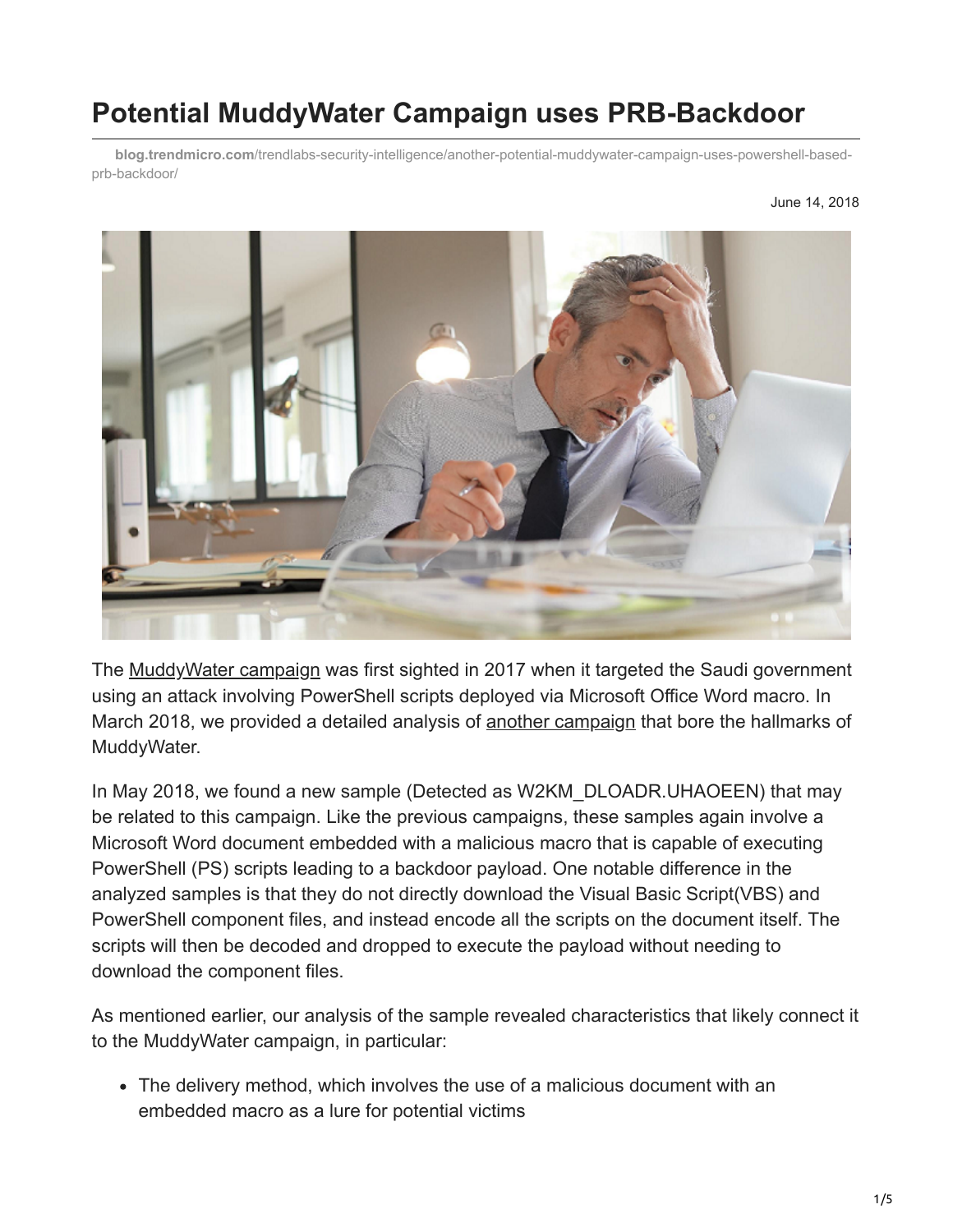The obfuscation method for the macro scripts, which will result in an intended backdoor payload. This method is commonly used in samples that were used in the MuddyWater campaign

### **Infection chain**

 $\Box$ 

Figure 1. Comparison of the infection chains used in the previous and current campaigns

# **Technical details**

The sample we analyzed was a Word document used as a lure for unsuspecting victims. However, unlike the samples from the previous campaigns, the lure document deals with a different subject matter. Instead of using government or telecommunications-related documents, the new lure document presents itself as a reward or promotion, which could indicate that the targets are no longer limited to specific industries or organizations.

D

Figure 2. Sample lure document used in the new campaign

The document is designed to trick users into enabling the macro to view its full content. However, the macro's true purpose is to allow it to execute malicious routines without the user's knowledge.

Once the macro is enabled, it will use the **Document\_Open()** event to automatically execute the malicious routine if either a new document using the same template is opened or when the template itself is opened as a *document0*.

#### **Figure 3. Executing the malicious routine via Document Open()**

Figure 3. Executing the malicious routine via Document\_Open()

The malicious macro's code snippet uses three main functions, specifically:

- The function contained in the RED box is the Document Open() event, where all the sub-functions will be executed/called.
- The code inside the GREEN box manipulates the images shown in the document's body.
- The code inside the BLUE box constructs the main Powershell commands and scripts. These will be executed to perform the main routine.

 $\Box$ 

Figure 4. A snippet of the malicious macro's code, marked with colored boxes to show the different functions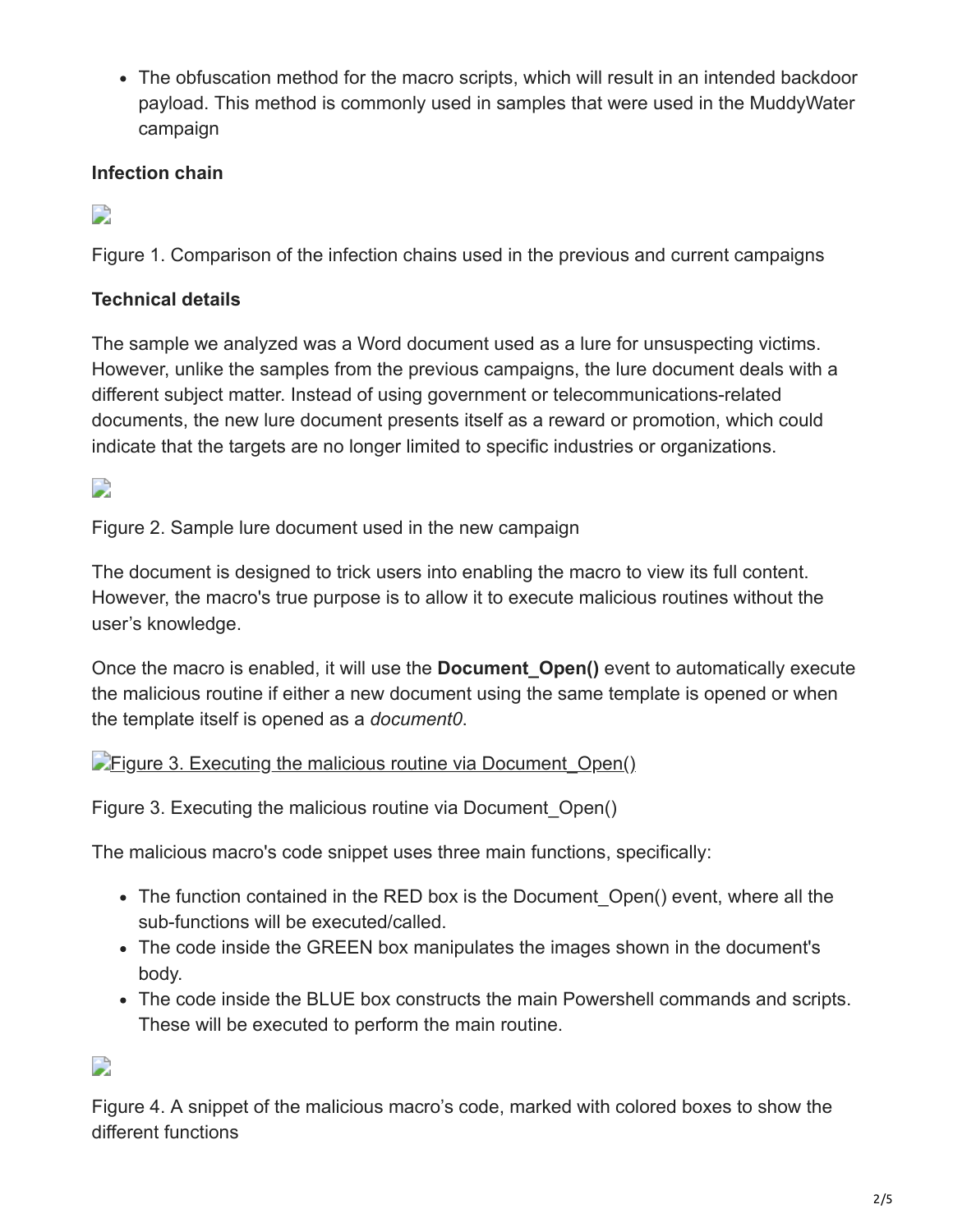### **Decoding and deobfuscation**

Analysis of the code revealed a PowerShell script capable of decoding the contents of the malicious document, which results in the execution of yet another encoded PowerShell script.

**[Figure 5. The Powershell script contained in the sample's code](https://blog.trendmicro.com/content/dam/trendmicro/global/en/migrated/security-intelligence-migration-spreadsheet/trendlabs-security-intelligence/2018/06/MuddyWater-New5.png)** 

Figure 5. The Powershell script contained in the sample's code

[Figure 6. The second encoded PowerShell script, which is executed after the first script is](https://blog.trendmicro.com/content/dam/trendmicro/global/en/migrated/security-intelligence-migration-spreadsheet/trendlabs-security-intelligence/2018/06/MuddyWater-New6.png) decoded

Figure 6. The second encoded PowerShell script, which is executed after the first script is decoded

This will then result in more readable PowerShell scripts capable of dropping various components in the %Application Data%\Microsoft\CLR\\* directory. The main PowerShell file *invoker.ps1* uses these components to run the final payload, PRB-Backdoor, previously analyzed by [other security researchers in May 2018.](https://sec0wn.blogspot.com/2018/05/prb-backdoor-fully-loaded-powershell.html)

 $\overline{\phantom{a}}$ 

Figure 7: The components dropped in the %Application Data%\Microsoft\CLR\\* directory

PRB-Backdoor is a backdoor that takes its name from the function used in the final PowerShell script payload, as seen in the figure below.

**[Figure 8. The PS function from which PRB-Backdoor takes its name](https://blog.trendmicro.com/content/dam/trendmicro/global/en/migrated/security-intelligence-migration-spreadsheet/trendlabs-security-intelligence/2018/06/MuddyWater-New8.png)** 

Figure 8. The PS function from which PRB-Backdoor takes its name

The backdoor communicates with its Command-and-Control (C&C server), hxxp://outl00k[.]net, to send and receive the following commands:

| Command                        | <b>Details</b>                                                                                                   |
|--------------------------------|------------------------------------------------------------------------------------------------------------------|
| PRB-CREATEALIVE                | Initializes connection with the C&C Server                                                                       |
| PRB-<br><b>CREATEINTRODUCE</b> | Registers/introduces the affected machine to the C&C server                                                      |
| <b>PRB-History</b>             | Gather browsing histories from different browsers and send it to<br>the C&C server using the "sendfile" function |
| PRB-PASSWORD                   | Steals passwords listed or found in the browser histories                                                        |
| <b>PRB-READFILE</b>            | Reads files                                                                                                      |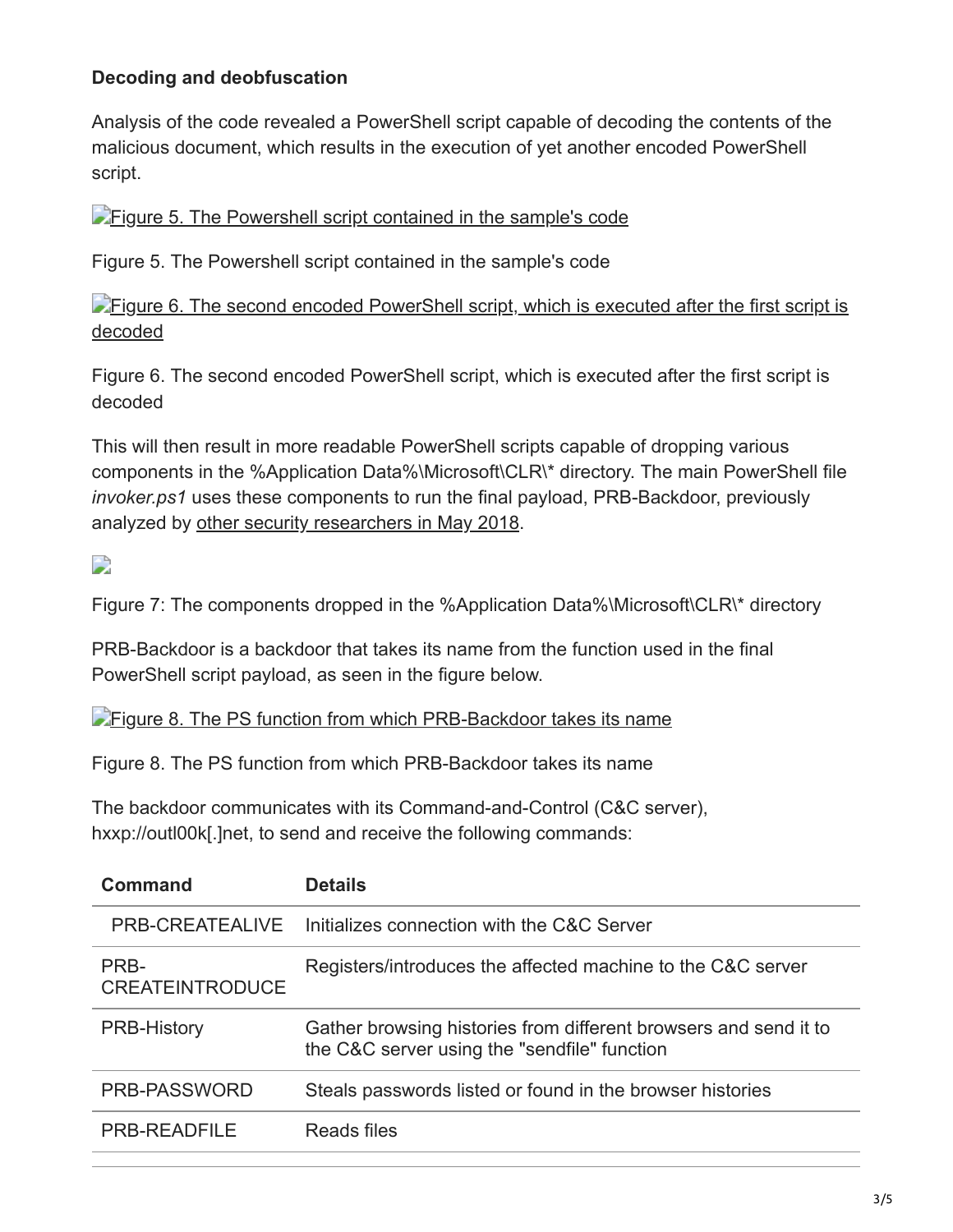| <b>PRB-WRITEFILE</b> | <b>Writes files</b>                                          |
|----------------------|--------------------------------------------------------------|
| <b>PRB-Shell</b>     | Executes shell commands                                      |
| PRB-Logger           | Calls the "Logger" function, used to record keyboard strokes |
| <b>PRB-Shot</b>      | Triggers the SNAP function, used to capture screenshots      |
| PRB-funcupdate       | <b>Updates functions</b>                                     |
| sysinfo              | Gathers system information                                   |
| Start Dns            | Initializes DNS Session/Connection                           |

If these samples are indeed related to MuddyWater, this means that the threat actors behind MuddyWater are continuously evolving their tools and techniques to make them more effective and persistent.

#### **Countermeasures and Trend Micro Solutions**

Given the use of lure documents designed with social engineering in mind, it is likely that the attackers use phishing or spam to target users who are unaware of these documents' malicious nature. Awareness can effectively mitigate or stop these kinds of attacks from [being successful. The first step is to be able to](https://www.trendmicro.com/vinfo/tmr/?/us/security/news/cybercrime-and-digital-threats/infosec-guide-email-threats) [identify phishing attacks](https://www.trendmicro.com/vinfo/tmr/?/us/security/news/cybercrime-and-digital-threats/best-practices-identifying-and-mitigating-phishing-attacks) [and distinguish](https://www.trendmicro.com/vinfo/tmr/?/us/security/news/cybercrime-and-digital-threats/infosec-guide-email-threats) legitimate emails from malicious ones. Telltale signs of social engineering include "too-goodto-be-true" offers and messages that lack context. In general, users should always practice caution when it comes to email. This includes avoiding clicking on links or downloading any documents unless certain that these are legitimate.

[Trend Micro™ Deep Discovery™](https://blog.trendmicro.com/en_us/business/products/network/advanced-threat-protection.html) provides detection, in-depth analysis, and proactive response to today's stealthy malware, and targeted attacks in real time. It provides a comprehensive defense tailored to protect organizations against targeted attacks and advanced threats through specialized engines, custom [sandboxing](https://www.trendmicro.com/vinfo/tmr/?/us/security/news/security-technology/how-can-advanced-sandboxing-techniques-thwart-elusive-malware), and seamless correlation across the entire attack lifecycle, allowing it to detect threats even without any engine or pattern update.

[Trend Micro™ Hosted Email Security](https://blog.trendmicro.com/en_us/business/products/user-protection/sps/email-and-collaboration/email-security.html) is a no-maintenance cloud solution that delivers continuously updated protection to stop spam, malware, spear phishing, ransomware, and advanced targeted attacks before they reach the network.

[Trend Micro™ Deep Discovery™ Email Inspector](https://blog.trendmicro.com/en_us/business/products/network/advanced-threat-protection.html) and [InterScan™ Web Security](https://blog.trendmicro.com/en_us/business/products/user-protection/sps.html) prevent [malware from ever reaching end users. At the endpoint level, Trend Micro™ Smart](https://blog.trendmicro.com/en_us/business/products/user-protection/sps.html) Protection Suites deliver several capabilities that minimize the impact of these attacks.